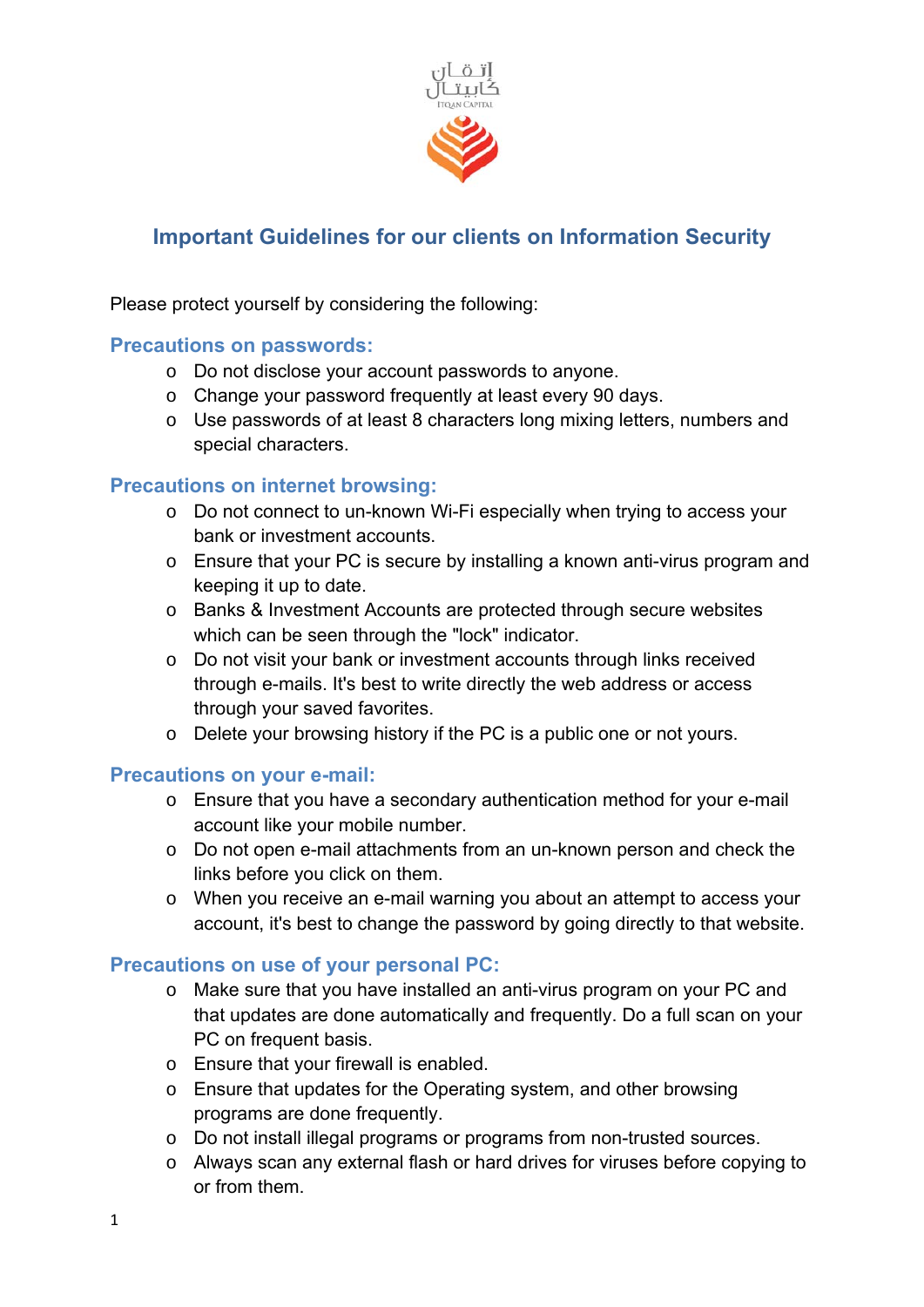

o If your PC is portable then you should protect with a power-on password so that your information cannot be accessed when lost or stolen.

# **Precautions on your personal information:**

- o Do not disclose your personal information to anyone like your full name, ID number, corresponding address, and account numbers. You may receive calls from a phony person claiming to be your bank representative so you need to check if the source is legitimate.
- o Do not disclose your bank account or credit cards details if you cannot verify the source is legitimate.

If you see any unusual activity in your account with us, please contact us by phone on +966-12-2347000 or through e-mail to customersupport@itqancapital.com

\_\_\_\_\_\_\_\_\_\_\_\_\_\_\_\_\_\_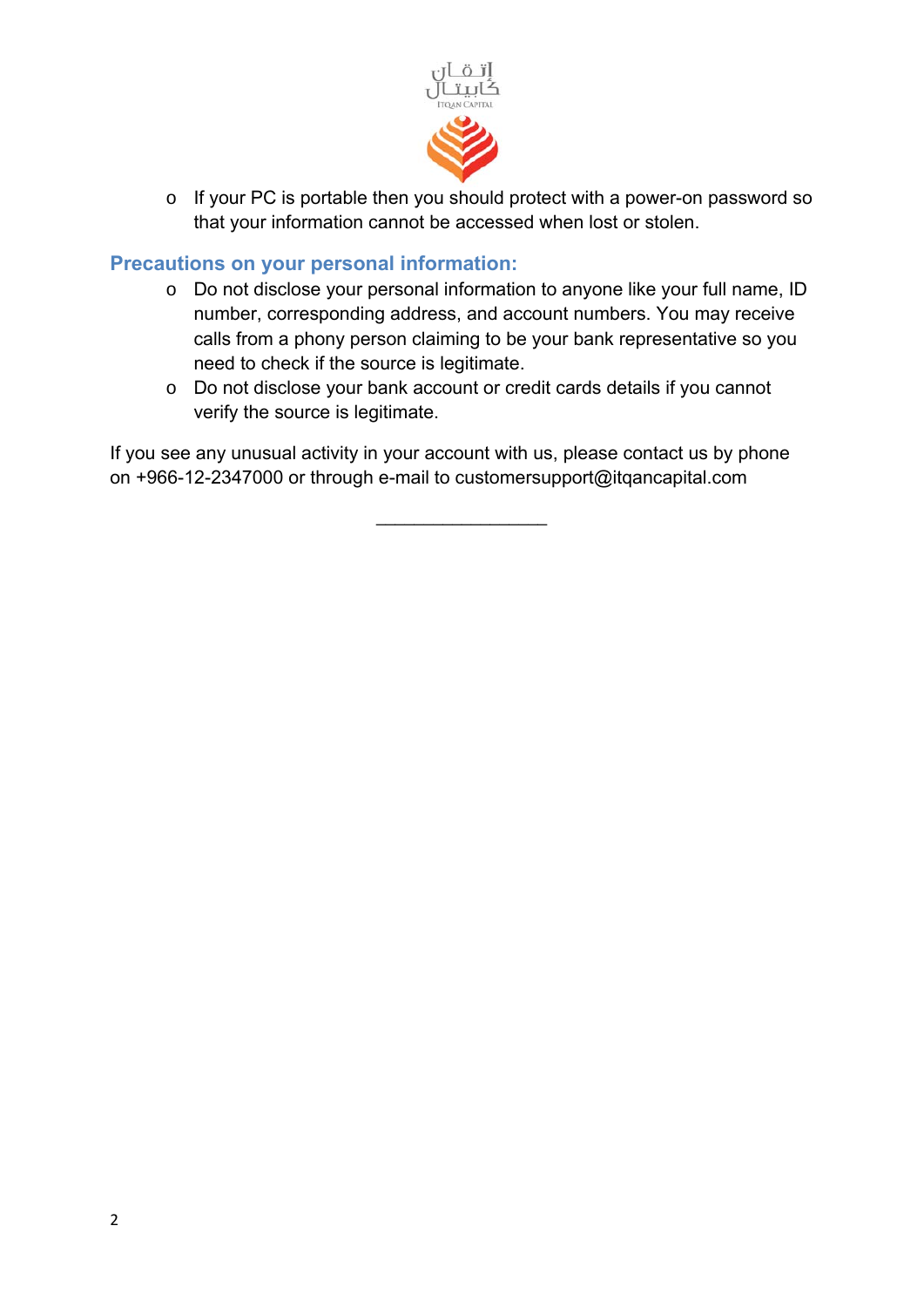

# **Important Topics on information security threats for our clients**

- **Hacker:** a person or an entity that seeks and exploits weaknesses in a computer system or computer network. Hackers may be motivated by a multitude of reasons, such as profit, protest, challenge, enjoyment, or to evaluate those weaknesses to assist in removing them. A hacker may use the information gained for personal gains such as accessing your bank or investment accounts.
- **Phishing:** the illegal attempt to acquire sensitive information such as usernames, passwords, and credit card details (and sometimes, indirectly, money), often for malicious reasons, by masquerading as a trustworthy entity in an electronic communication. An e-mail may direct users to enter details at a fake website whose look and feel are almost identical to the legitimate one. Another way is to lure someone to install a program that illegally allows the hackers to gain access to information.
- **Social Engineering:** a psychological manipulation of people into performing actions or divulging confidential information. A type of confidence trick for the purpose of information gathering, fraud, or system access, it differs from a traditional "con" in that it is often one of many steps in a more complex fraud scheme. Common methods used to get at your information, are phone calls, searching through your garbage and direct persuasion.
- **Computer virus:** is a malware program that, when executed perform some type of harmful activity on infected hosts, such as stealing hard disk space or CPU time, accessing private information, corrupting data, displaying political or humorous messages on the user's screen, spamming their contacts, or logging their keystrokes. However, not all viruses carry a destructive payload. Users install antivirus software that can detect and eliminate known viruses when the computer attempts to download or run the executable (which may be distributed as an email attachment, or on USB flash drives, for example).

Antivirus software must be installed to remove the threats but the software must be updated regularly so that new viruses can be dealt with. Infection can